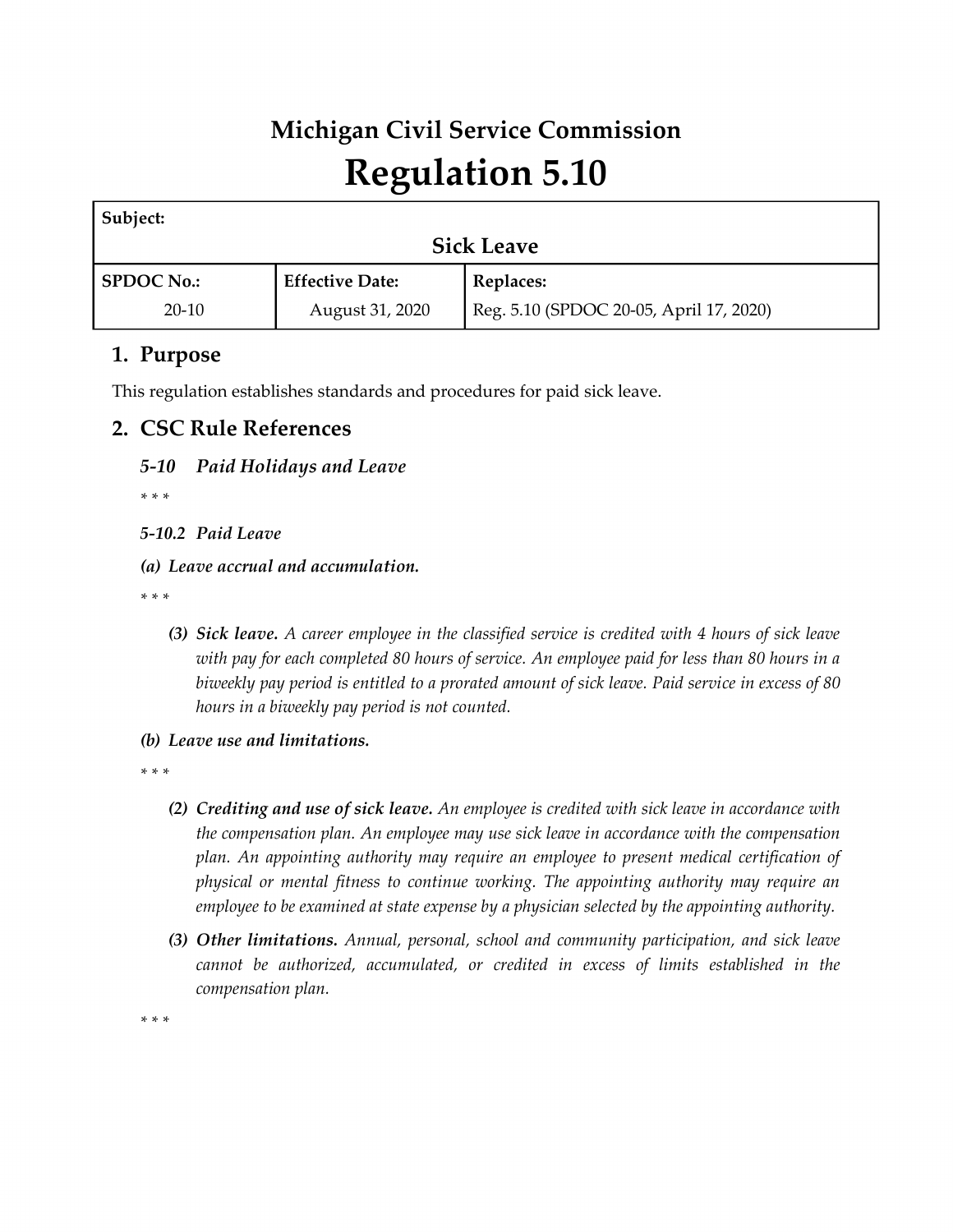## **3. Standards**

- **A. Crediting and Accumulation.** Every career employee is credited with 4 hours of sick leave for each 80 hours of service completed.
	- 1. Paid service above 80 hours in a biweekly work period is not counted.
	- 2. If paid service is below 80 hours in a biweekly work period, leave credits are prorated based on hours in pay status for that pay period.
	- 3. Temporary layoff and Plan A time is included in computing service hours for sick leave credits, under rule 2-4.4.
	- 4. Sick leave is credited after the biweekly work period when it is earned.
	- 5. Sick leave is accumulated during the employee's period of classified service.

#### **B. Use.**

- 1. Any sick leave use must have the appointing authority's approval.
- 2. Sick leave is available only in biweekly periods after it is earned. Sick leave cannot be credited or used in anticipation of future accruals. Absent applicable accrued leave, compensation reduction for lost time is made for the work period when an absence occurred. The employee may elect to not use annual leave to cover such absence.
- 3. The employee must certify all sick leave use by such evidence as the appointing authority requires. Falsifying such evidence is cause for dismissal.
- 4. Sick leave may be used by an employee for the following:
	- a. Personal illness, injury, serious health condition, temporary disability, exposure to a contagious disease endangering others, or illness or injury in the immediate family necessitating absence from work. Immediate family is defined as the employee's spouse, children, grandchildren, parents, foster parents, parents-inlaw, siblings, and any persons whose financial or physical care is the employee's principal responsibility.
	- b. Appointments with a doctor, dentist, or other recognized practitioner to the extent required to complete such appointments when appointments cannot be arranged during non-duty hours.
	- c. Death or attendance at the funeral of a relative or person whose financial or physical care is the employee's principal responsibility.
	- d. Work incapacitating injury or illness for which an employee may be eligible for disability benefit under the Michigan Workers' Compensation Act, to supplement the employee's disability benefit to the employee's regular wage.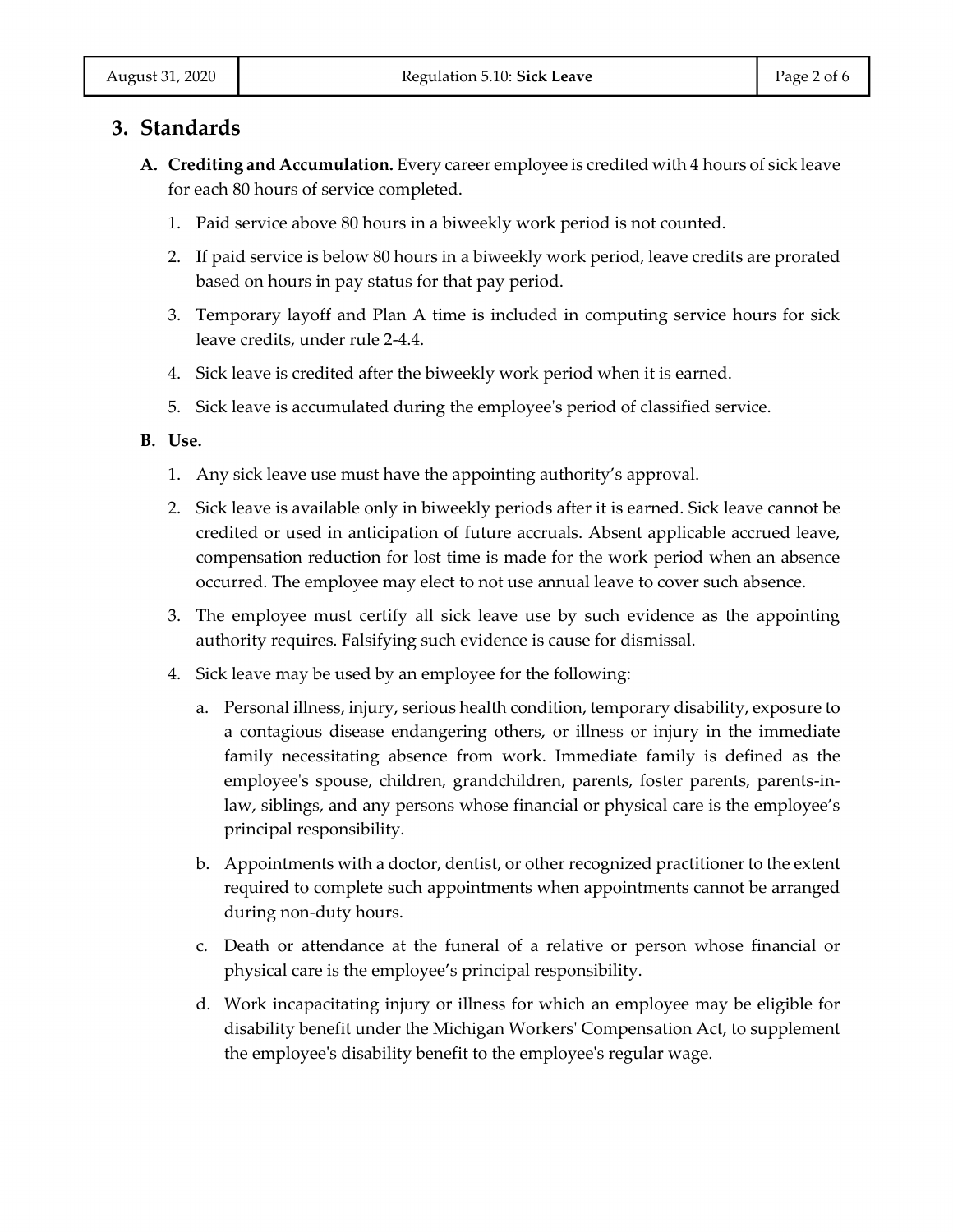- e. Through December 31, 2020, absences needed to care for the employee's child whose school or place of care has been closed by order of the governor during the current COVID-19 declaration of emergency.
- f. Through December 31, 2020, absences where a state or local public-health official or healthcare provider has determined that isolation of the employee or the employee's immediate family member for whom the employee's provision of care is required to not jeopardize the public health during a declared public-health emergency based on specific exposure to COVID-19.

#### **C. Emergency Paid Sick Leave.**

- 1. **Amount.** An employee receives the following amounts of emergency paid sick leave:
	- a. A full-time employee receives 80 hours of emergency paid sick leave on April 1, 2020, or on the date of appointment if appointed between April 1, 2020, and December 31, 2020.
	- b. A less-than full-time employee with a set schedule each pay period receives hours of emergency paid sick leave equal to the number of hours the employee is scheduled to work in a pay period.
	- c. A less-than full-time employee whose schedule varies each pay period receives hours of emergency paid sick leave equal to the average number of hours scheduled to work, including any time on approved leave, in each of the last 13 full pay periods ending immediately before the pay period in which the employee first takes emergency paid sick leave or, if the current employment period is less than 13 pay periods, the average number of hours scheduled to work, including any time on approved leave, in each pay period in the current employment period.
- 2. **Exemption.** Notwithstanding § 3.C.1, emergency paid sick leave is not available to otherwise eligible employees who are healthcare providers or emergency responders, if exempted from eligibility by the appointing authority, consistent with federal law.
- 3. **Use.** Emergency paid sick leave may be used if the employee is unable to perform available work either at the employee's work station or by telework because the employee is:
	- a. Subject to a federal, state, or local quarantine or isolation order related to COVID-19.
	- b. Advised by a healthcare provider to self-quarantine due to concerns related to COVID-19.
	- c. Experiencing symptoms of COVID-19 and taking affirmative steps to obtain a medical diagnosis.
	- d. Caring for an immediate family member, cohabitant, or other individual with whom the employee has a similarly close personal relationship who is subject to an order as described in § 3.C.3.a or advised as described in § 3.C.3.b.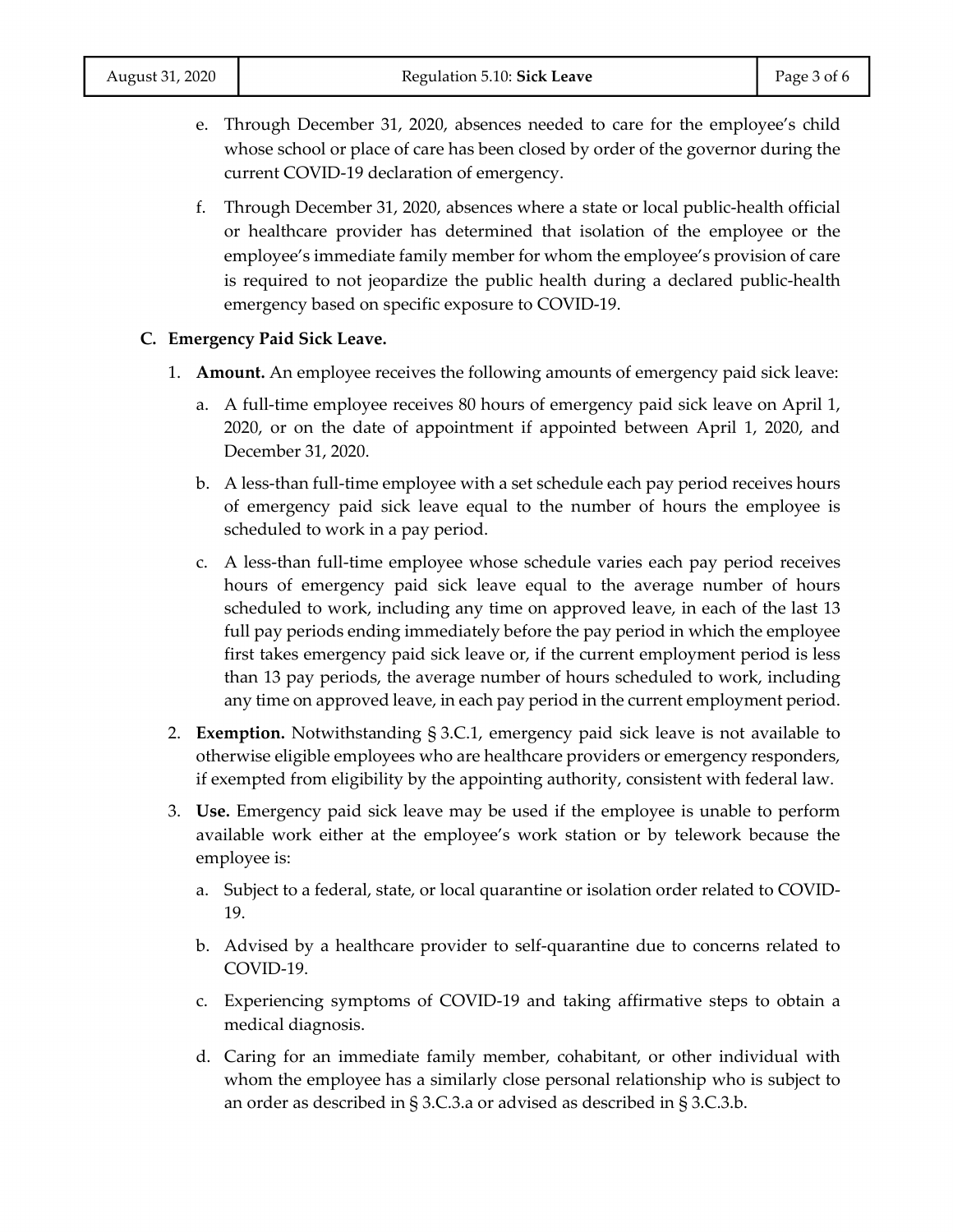- e. Caring for the employee's minor child, or child 18 years of age or older and incapable of self-care because of a mental or physical disability, whose school or place of care or childcare provider is closed or unavailable, due to COVID-19 precautions, and no other suitable person is available to care for the child.
- f. Experiencing any other substantially similar condition specified by the Secretary of Health and Human Services.
- 4. **Notice.** After using the first day of emergency paid sick leave, an employee must provide reasonable notice of the need to use as a condition to use additional emergency paid sick leave, including the dates for which leave is requested and the qualifying reason for the leave.
- 5. **Pay.** An employee is paid as follows when using emergency paid sick leave:
	- a. For leave under §§ 3.C.3.a, b, or c, employees receive their regular pay, up to \$511 per day and \$5,110 total.
	- b. For leave under §§ 3.C.3.d, e, or f, employees receive 2/3 of their regular pay, up to \$200 per day and \$2,000 total.
- 6. **Sequencing.** If otherwise qualifying, an employee may, but cannot be required to, use other accrued paid leave instead of emergency paid sick leave.
- 7. **Expiration.** Any emergency paid sick leave under § 3.C expires and cannot be used after December 31, 2020.

#### **D. Transfer of Leave.**

- 1. Employees who move to another state agency and remain in the classified service are credited with all unused sick leave and emergency paid sick leave by receiving agencies.
- 2. Employees moving between classified and executive branch unclassified positions transfer all accrued sick leave and remaining emergency paid sick leave.

#### **E. Separations.**

- 1. **Employees continuously employed since before October 1, 1980.**
	- a. An employee separating from the classified service because of death, retirement, or vested retirement under a state retirement act is paid for 50 percent of unused sick leave as of the effective date of separation. In case of death, payment is made to the beneficiary or estate.
	- b. An employee separating from the classified service for any other reason is paid for the percentage of unused sick leave indicated below: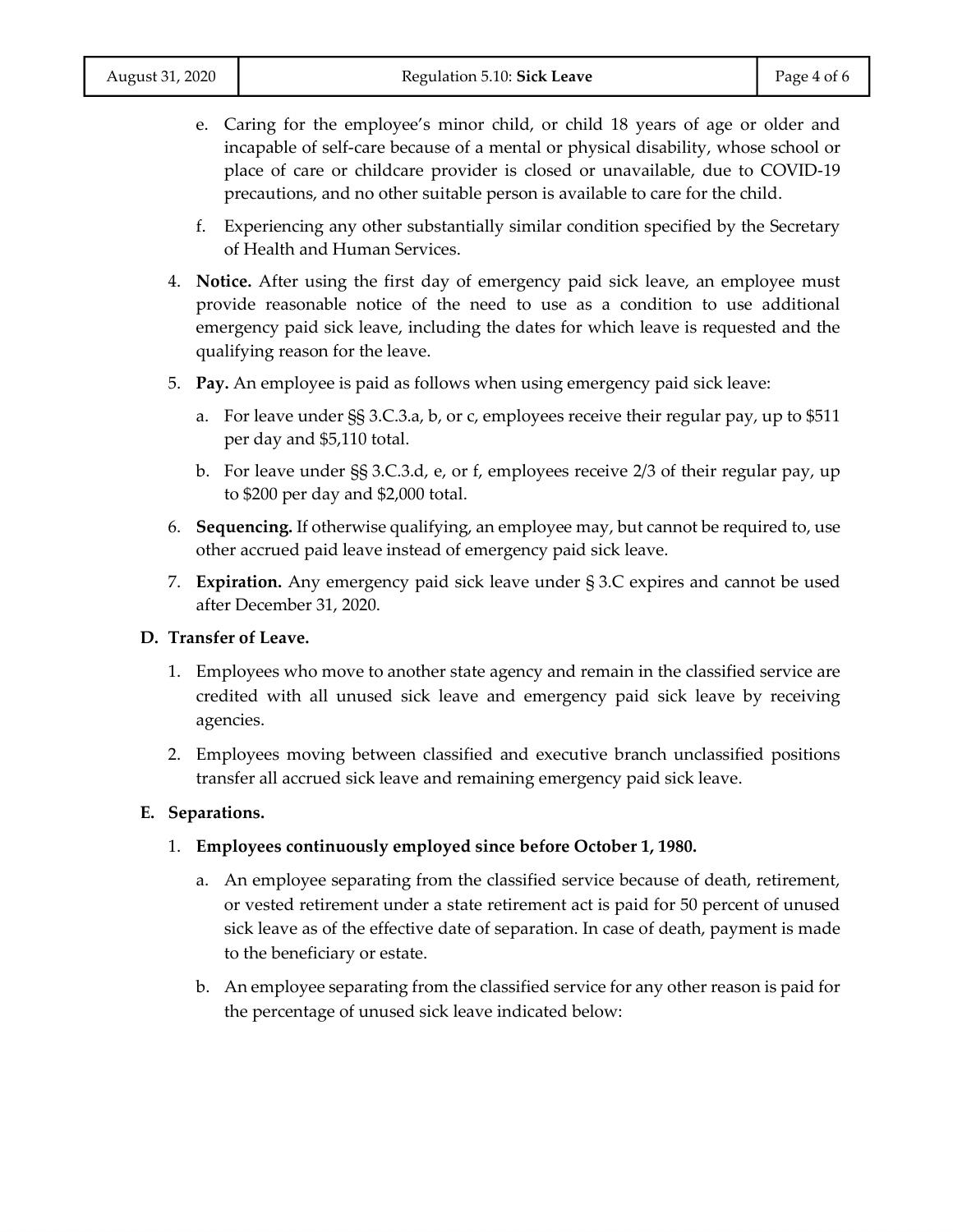| Page 5 of 6 |  |  |  |
|-------------|--|--|--|
|-------------|--|--|--|

| Sick Leave Balance (hours) | Percentage Paid |  |
|----------------------------|-----------------|--|
| < 104                      |                 |  |
| 104-208                    | 10              |  |
| 209-416                    | 20              |  |
| 417-624                    | 30              |  |
| 625-832                    | 40              |  |
| >832                       | 50              |  |

- c. Payment is made at the employee's last rate of pay by the agency from which the employee separates.
- d. Employees who receive payoffs are not entitled to buy back or have unpaid balances restored if returning to classified employment.
- e. There is no payoff at separation for emergency paid sick leave.
- 2. **Employees not continuously employed since before October 1, 1980.**
	- a. Employees separating from the classified service for any reason are not entitled to payoff of sick leave balances.
	- b. Employees reinstated or rehired to a career position within three years of separation have previous sick leave balances restored.

#### **F. Recall.**

- 1. Sick leave and emergency paid sick leave balances are credited to a laid-off employee upon return to employment in the state classified service before the expiration of recall rights.
- 2. Employees hired before October 1, 1980, who are not recalled to employment from layoff are entitled to payoff of unused balances at their last rate of pay, as indicated in the table above.

#### **G. Leave of Absence.**

- 1. Sick leave and emergency paid sick leave balances are not liquidated or paid off at the start of any leave of absence.
- 2. If an employee separates directly from a leave of absence, liquidation or payoff is in the same manner as a laid-off employee who does not return.
- **H. COVID-19 Sick Leave for Facility Staff.** During 2020, an employee at an MDOC correctional facility or a DMVA veterans home who was excluded from the new federal paid leaves under the Families First Coronavirus Response Act shall receive a grant of up to 80 hours of COVID-19 Sick Leave. This leave can only be used to comply with an order